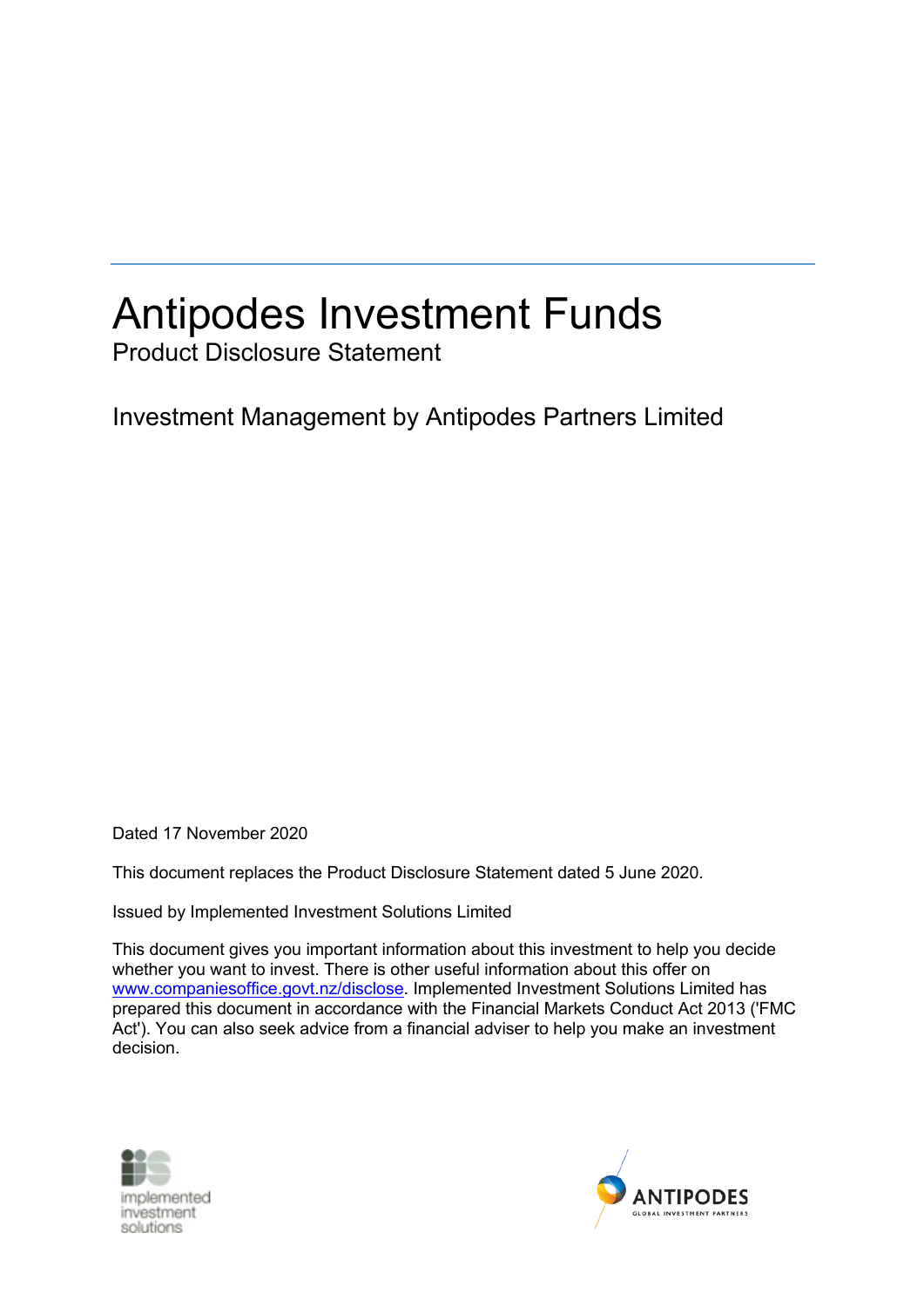# **1. Key information summary**

### **What is this?**

This is a managed investment scheme. Your money will be pooled with other investors' money and invested in various investments. Implemented Investment Solutions Limited will invest your money and charge you a fee for its services. The returns you receive are dependent on the investment decisions of Implemented Investment Solutions Limited and of its investment manager and the performance of the investments. The value of those investments may go up or down. The types of investments and the fees you will be charged are described in this document.

### **What will your money be invested in?**

There are two investment options offered under this Product Disclosure Statement ('PDS'). These investment options are summarised below. More information about the investment target and strategy for each investment option is provided in section 3 of the PDS, "Description of your investment options" on page 6.

| Fund                                     | <b>Description</b>                                                                                                                                                                                                                                                                                                                                                                                                                                                                                                                                                                                                                                                                                                                                                                                                                                                                                                | Risk Indicator*                                                                                                                                                                  | <b>Annual Fund</b><br>Charges<br>(Estimated, %<br>of the Fund's net<br>asset value)             | Indicative <sup>+</sup><br><b>Buy/Sell</b><br>Spread (of<br>each<br>investment<br>/redemption) |
|------------------------------------------|-------------------------------------------------------------------------------------------------------------------------------------------------------------------------------------------------------------------------------------------------------------------------------------------------------------------------------------------------------------------------------------------------------------------------------------------------------------------------------------------------------------------------------------------------------------------------------------------------------------------------------------------------------------------------------------------------------------------------------------------------------------------------------------------------------------------------------------------------------------------------------------------------------------------|----------------------------------------------------------------------------------------------------------------------------------------------------------------------------------|-------------------------------------------------------------------------------------------------|------------------------------------------------------------------------------------------------|
| Antipodes<br><b>Global Fund</b><br>(PIE) | The Fund provides exposure to a<br>diversified portfolio of international<br>shares which is actively managed.<br>In addition to holding "long-only"<br>positions in international shares,<br>the Fund may also short sell<br>securities, hold cash, lever its<br>assets and use active currency<br>management to generate returns.<br>Given the Fund's broad mandate<br>and wide range of tools available,<br>its investment performance will<br>depend, to a larger degree than<br>traditional equity investment<br>funds, on Antipodes' skill in<br>selecting, combining and<br>implementing investment<br>decisions. These features mean<br>that the Fund will not be<br>appropriate for all investors<br>The investment objective of the<br>Fund is to achieve absolute<br>returns in excess of the MSCI All<br>Country World Net Index in NZ<br>dollars over the investment cycle<br>(typically 3-5 years). | Higher<br>Lower<br>risk/<br>risk/<br>potentially<br>potentially<br>lower<br>higher<br>returns<br>returns<br>$\overline{2}$<br>3<br>$\mathbf{1}$<br>5<br>$\overline{7}$<br>6<br>4 | 1.25% (incl.<br>GST)<br>Performance<br>based fees<br>may apply,<br>see Section<br>5 for details | 0.075%<br>0.075%                                                                               |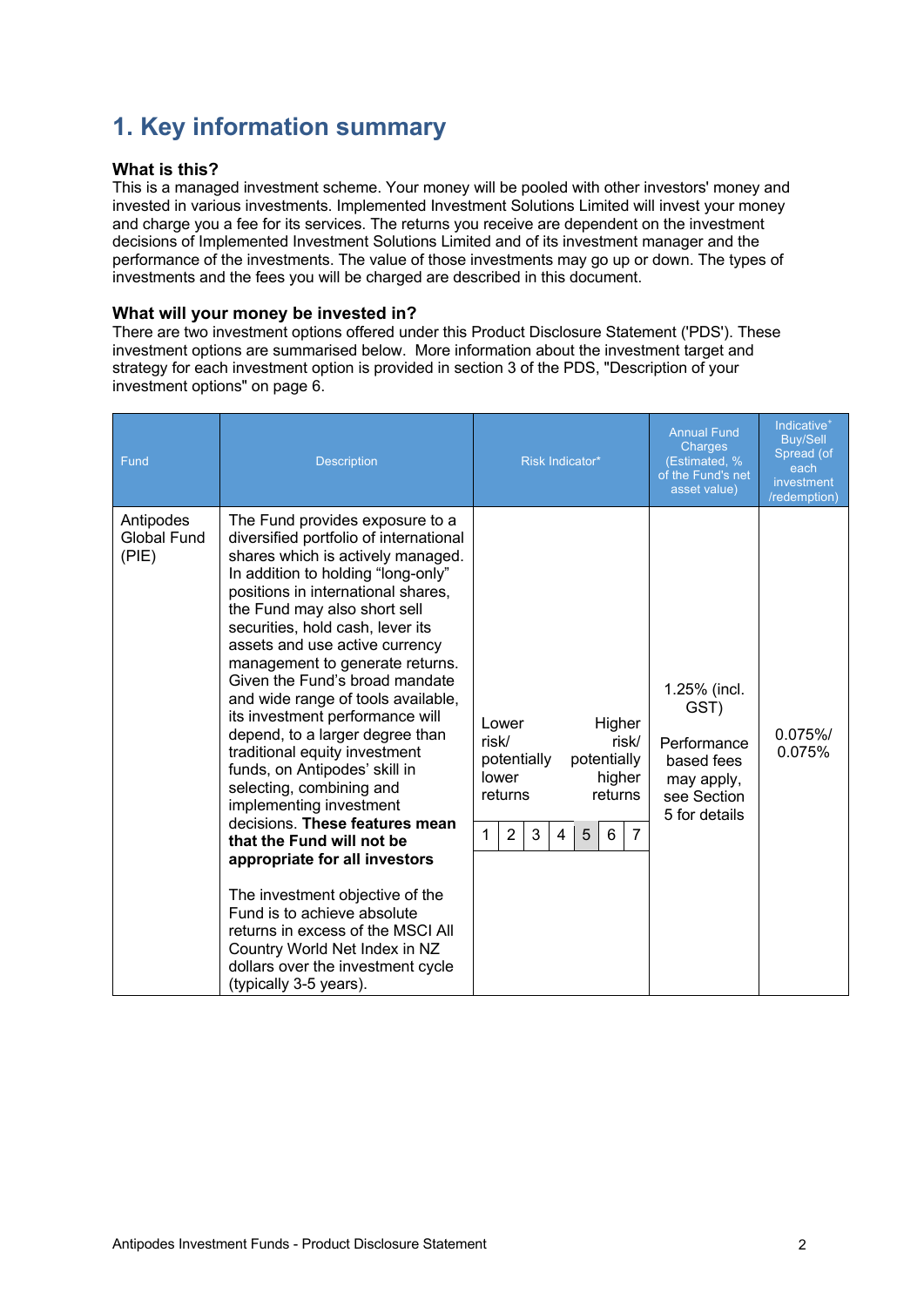| Antipodes<br>The Fund provides exposure to a<br>diversified portfolio of international<br>Global Fund<br>shares which is actively managed.<br>- Long (PIE)<br>The Fund can only take "long"<br>positions in the securities it holds<br>and cannot short sell or use<br>leverage to generate returns.<br>The investment objective of the<br>Fund is to achieve absolute<br>returns in excess of the MSCI All<br>Country World Net Index in NZ<br>dollars over the investment cycle<br>(typically 3-5 years). | 1.25% (incl.<br>Higher<br>Lower<br>GST)<br>risk/<br>risk/<br>potentially<br>potentially<br>$0.075\%$<br>Performance<br>higher<br>lower<br>0.075%<br>based fees<br>returns<br>returns<br>may apply,<br>5<br>2<br>3<br>6<br>4<br>see Section<br>5 for details) |
|-------------------------------------------------------------------------------------------------------------------------------------------------------------------------------------------------------------------------------------------------------------------------------------------------------------------------------------------------------------------------------------------------------------------------------------------------------------------------------------------------------------|--------------------------------------------------------------------------------------------------------------------------------------------------------------------------------------------------------------------------------------------------------------|
|-------------------------------------------------------------------------------------------------------------------------------------------------------------------------------------------------------------------------------------------------------------------------------------------------------------------------------------------------------------------------------------------------------------------------------------------------------------------------------------------------------------|--------------------------------------------------------------------------------------------------------------------------------------------------------------------------------------------------------------------------------------------------------------|

\*Note: The Funds have been in existence for less than 5 years. The Funds' actual returns have been used to calculate the risk indicators for the period 31 July 2018 to 30 September 2020. Market index returns (rather than the Funds' actual returns) have been used to calculate the risk indicators for the period 30 September 2015 to 31 July 2018. The risk indicators may therefore provide less reliable indicators of the Funds' future volatility.<br>+ Buy/sell spreads are as at the date of this PDS and are indicative only. For the most up to date buy/sell spreads see

www.iisolutions.co.nz/fund-hosting/documents-and-reporting/.

See section 4 of the PDS, "What are the risks of investing" on page 8 for an explanation of the risk indicator and for information about other risks that are not included in the risk indicator. To help you clarify your own attitude to risk, you can seek financial advice or work out your risk profile at www.sorted.org.nz/tools/investor-kickstarter.

### **Who manages the Antipodes Investment Funds?**

The Manager of the Antipodes Investment Funds is Implemented Investment Solutions Limited ('we', 'us', 'our').

See section 7 of the PDS, "Who is involved?" on page 13 for more information.

#### **How can you get your money out?**

Investments in the Funds are redeemable on request. We may suspend or defer redemptions if we determine this is in the best interests of investors generally. We may also suspend redemptions from a Fund in certain circumstances set out in the Trust Deed including if we, in good faith, form the opinion that it is not practicable or would be materially prejudicial to the interests of the Fund's investors to realise assets or borrow to permit Unit redemptions.

See section 2 of the PDS, "How does this investment work?" on page 5 for more information.

Your investment in a Fund can be sold but there is no established market for trading these financial products. This means that you may not be able to find a buyer for your investment.

#### **How will your investment be taxed?**

The Funds offered under this PDS are portfolio investment entities ('PIEs').

The amount of tax you pay in respect of a PIE is based on your prescribed investor rate ('PIR'). To determine your PIR, go to www.ird.govt.nz/roles/portfolio-investment-entities/find-my-prescribedinvestor-rate.

See section 6 of the PDS, "What taxes will you pay?" on page 12 for more information.

#### **Where can you find more key information?**

We are required to publish quarterly updates for each Fund. The updates show the returns, and the total fees actually charged to investors, during the previous year. The latest fund updates are available at www.iisolutions.co.nz/fund-updates/. We will also give you copies of those documents on request.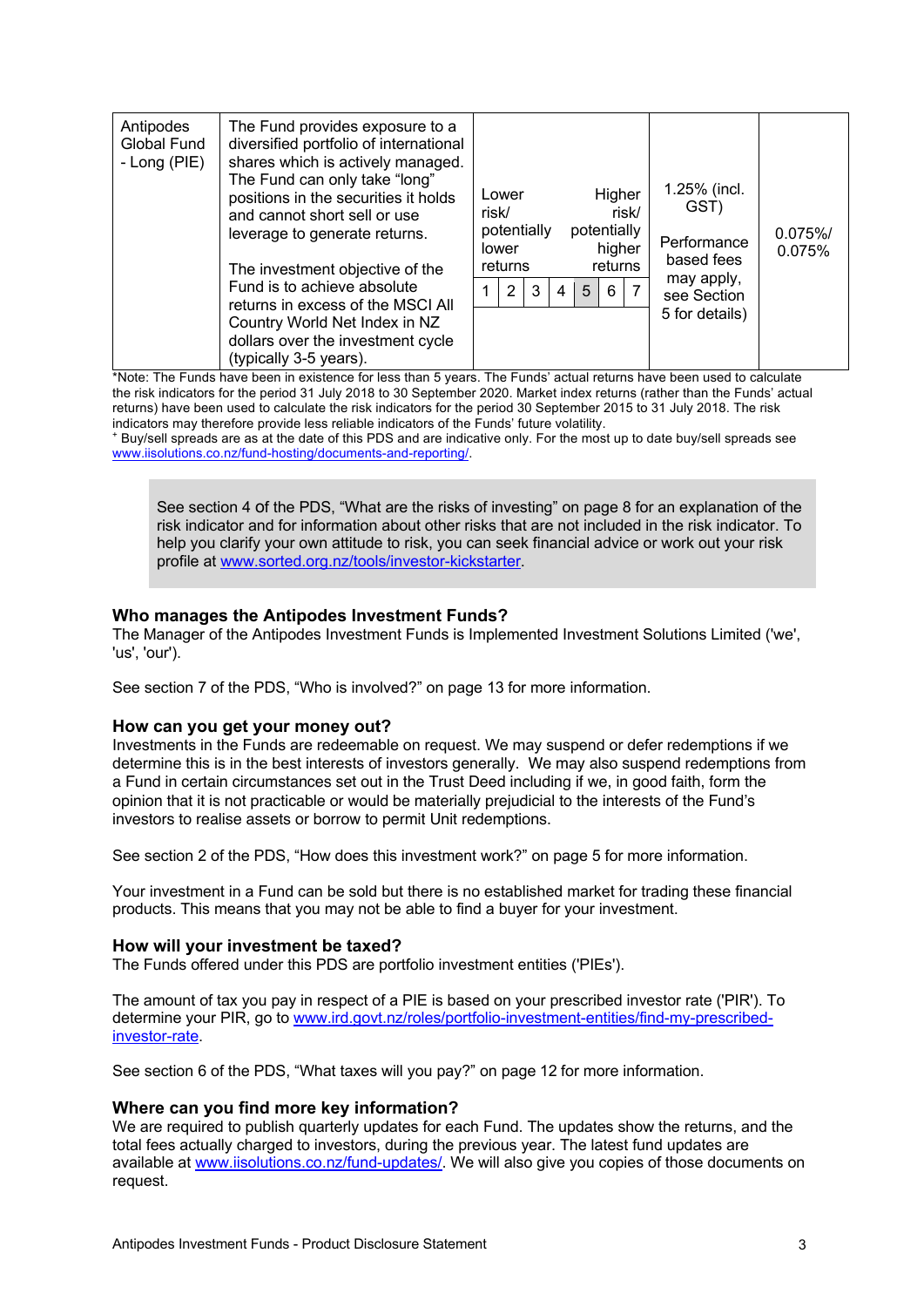### Contents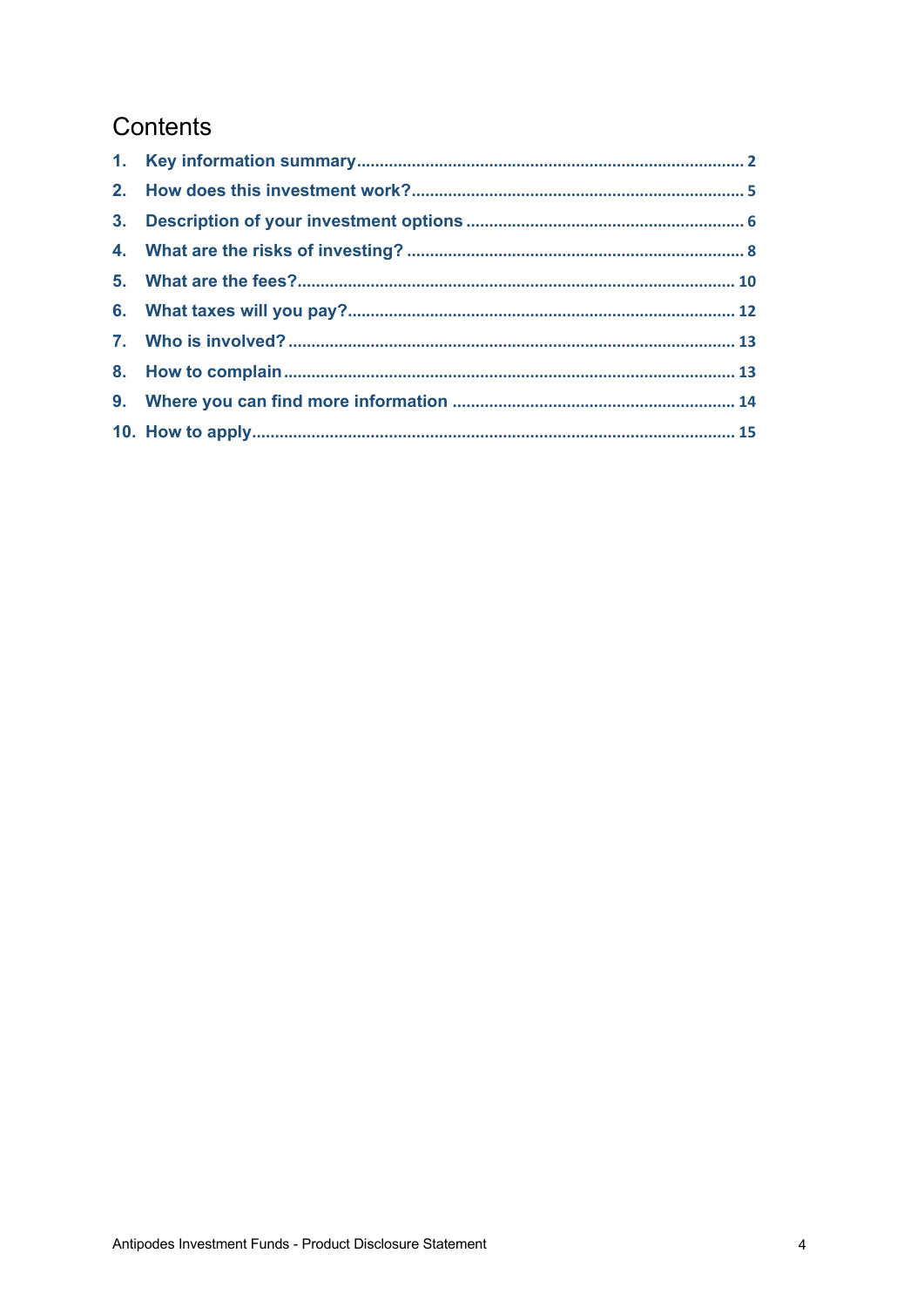### **2. How does this investment work?**

This document is an offer to purchase units ('Units') in the Funds. The Funds are part of the Antipodes Investment Funds managed investment scheme, established under a trust deed ('Trust Deed').

The money you invest buys Units in the Fund or Funds you choose. Antipodes Partners Limited ('Antipodes') is the investment manager of the Funds. Units do not constitute legal ownership of the Fund's assets but give you rights to the returns of the assets.

The Funds currently invest in underlying offshore funds managed by Antipodes ('Underlying Funds').

The price of each Unit you receive in a Fund depends on the value of the Fund at the time you invest and any buy spread that applies. We calculate the Unit price for each Fund by subtracting the total value of the Fund's liabilities from the market value of its assets and dividing that number by the number of Units the Fund has issued. The Unit price is calculated daily.

A change in the value of the Fund's assets affects the price of your Units. The Unit price for each Fund will change as the market value of the Fund's assets changes.

No assets of a Fund will be available to be applied to meet the liabilities of any other Fund in this scheme.

Public Trust is the supervisor ('Supervisor') of the Funds and, in that role, monitors and supervises our management of the Funds. The assets of the Funds are held in independent custody by Public Trust.

The significant benefits of investing in the Funds are:

- **Diversification and scale**. By pooling the money of all investors in the Funds, we can give investors exposure to a more widely diversified portfolio of underlying assets than they may be able to access themselves. This increased diversification can reduce risk. In addition, the scale of the Funds allows us to lower costs by negotiating better prices with service providers.
- **Professional investment management.** Antipodes is the investment manager for the Funds. Antipodes is a global asset manager offering a pragmatic value approach across long only and long-short strategies. It aspires to grow client wealth over the long-term by generating absolute returns in excess of a market index at below market levels of risk.

The return on your investment comes from any increase or decrease in the Unit price.

The Funds in this PDS do not currently distribute income or capital gains, but may elect to do so in the future. Any income or capital gains will currently be included in the unit price calculated for these funds.

### **Making investments**

You can make lump sum or regular investments into the Funds. The application process is described in section 10 of the PDS, "How to apply" on page 15.

The minimum initial investment for each Fund is \$25,000. Thereafter, the minimum additional investment is \$5,000 per Fund. These minimum amounts may be varied or waived at our discretion.

We may, in our absolute discretion, refuse any application without giving any reason. If we refuse your application, your application payment will be returned to you in full, without interest.

#### **Withdrawing your investments**

You may request redemption of some or all of your investment at any time. Payment will normally be made within 15 business days of our receiving a redemption request from you. However, we may suspend withdrawals from a Fund if we decide to close the Fund, or in other circumstances where we believe that allowing investors to take their money out would not be workable, or would prejudice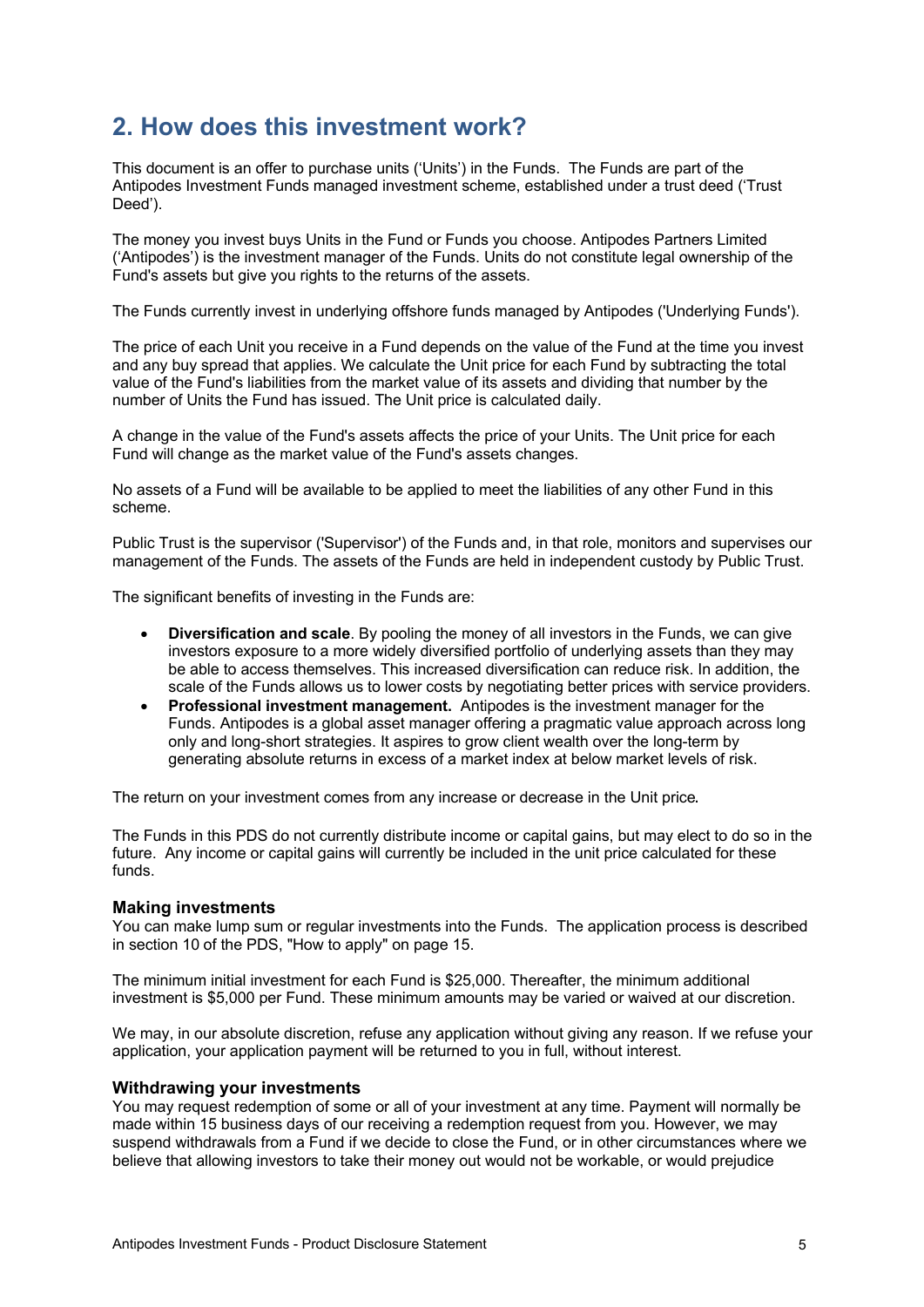investors generally. A suspension can last up to six months. If withdrawals are suspended and you submit a withdrawal request, we will not process it until the suspension is lifted.

When you redeem all or part of your investment from a Fund, we will redeem your investment at the unit price for the Fund, adjusted for the applicable sell spread for the Fund.

We reserve the right to refuse a redemption request for less than 5,000 units or a redemption request that would result in you holding less than 25,000 units (except where all of your units are to be redeemed).

### **How to switch between Funds**

You cannot switch your investment between Funds.

### **3. Description of your investment options**

| Fund                              | Summary of investment<br>objectives and strategy                                                                                                                                                                                                                                                                                                                                                                                                                                                                                                                                                                                                                                                                                                                                                                                                                                                                                                                                                                                                                                                                                                                                                            | Target<br>investment<br>mix       | <b>Risk</b><br>category | Minimum<br>suggested<br>investment<br>timeframe |
|-----------------------------------|-------------------------------------------------------------------------------------------------------------------------------------------------------------------------------------------------------------------------------------------------------------------------------------------------------------------------------------------------------------------------------------------------------------------------------------------------------------------------------------------------------------------------------------------------------------------------------------------------------------------------------------------------------------------------------------------------------------------------------------------------------------------------------------------------------------------------------------------------------------------------------------------------------------------------------------------------------------------------------------------------------------------------------------------------------------------------------------------------------------------------------------------------------------------------------------------------------------|-----------------------------------|-------------------------|-------------------------------------------------|
| Antipodes<br>Global Fund<br>(PIE) | Objective: to achieve absolute<br>returns in excess of the MSCI All<br>Country World Net Index in NZ<br>dollars over the investment cycle<br>(typically 3-5 years).<br>The Fund invests in the<br>Antipodes Global Fund - UCITS<br>(Underlying Fund) and cash or<br>cash equivalent securities. The<br>Underlying Fund's investment<br>exposure is predominantly to a<br>broad range of international<br>shares listed on stock<br>exchanges in developed and<br>emerging markets. Derivatives,<br>including equity shorts and<br>currency positions may be used<br>where the Investment Manager<br>sees attractive opportunities and<br>also to offset specific unwanted<br>portfolio risks and provide some<br>protection from unexpectedly<br>large movements in the value of<br>the portfolio. Derivatives may<br>also be used to amplify positions<br>where the Investment Manager<br>feels strongly about the return<br>potential of an idea. In using<br>derivatives, the Underlying<br>Fund's total gross exposure may<br>be leveraged to a maximum of<br>200% of the Net Asset Value.<br>The Underlying Fund's net<br>exposure will be within a range<br>of 50% to 100% of its Net Asset<br>Value. | International<br>equities<br>100% | 5                       | 5 years                                         |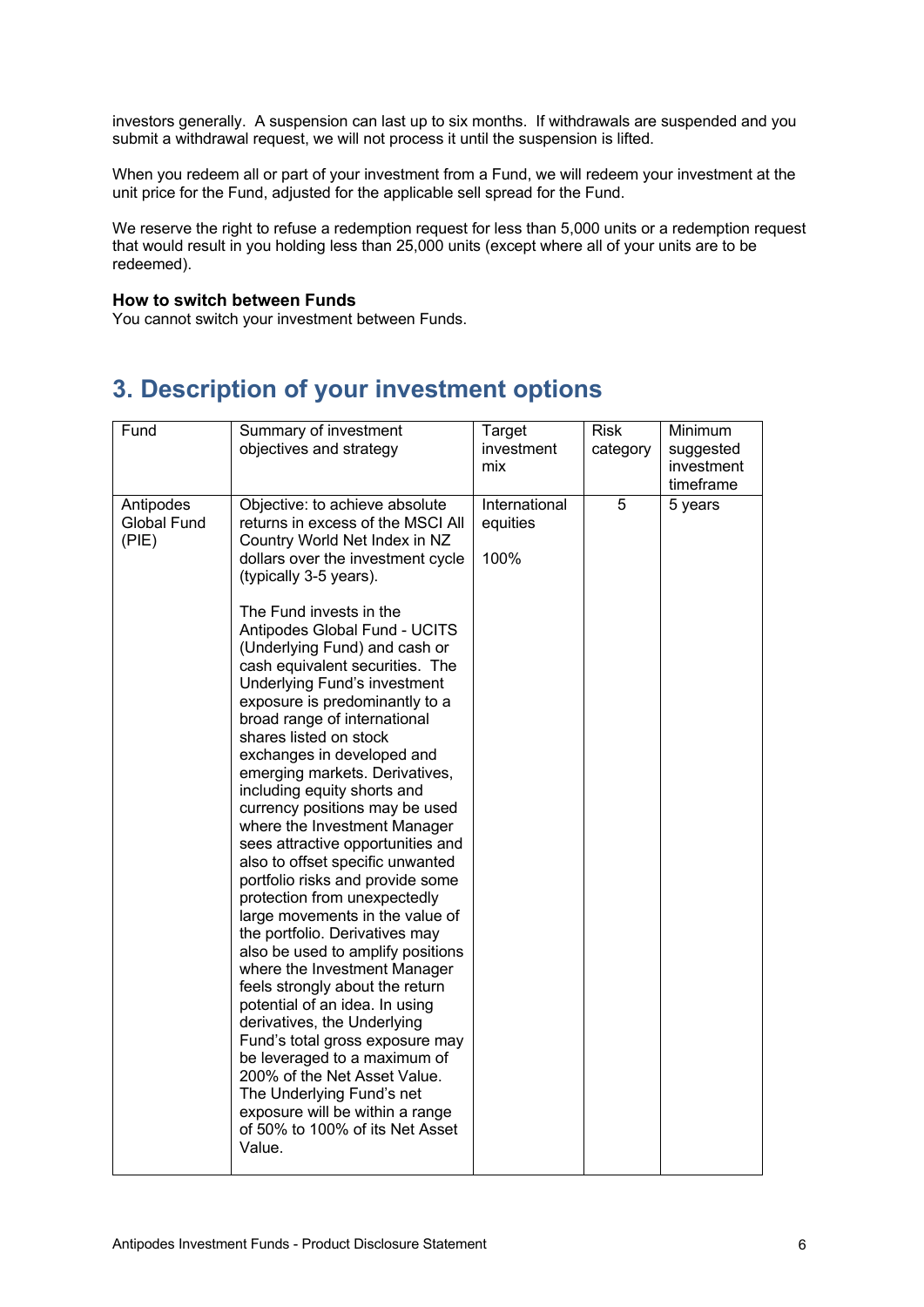|                                          | Given the Fund's broad<br>mandate and wide range of tools<br>available, its investment<br>performance will depend, to a<br>larger degree than traditional<br>equity investment funds, on<br>Antipodes' skill in selecting,<br>combining and implementing<br>investment decisions. These<br>features mean that the Fund<br>will not be appropriate for all<br>investors.                                                                                                                                                                                                                                                           |                                   |   |         |
|------------------------------------------|-----------------------------------------------------------------------------------------------------------------------------------------------------------------------------------------------------------------------------------------------------------------------------------------------------------------------------------------------------------------------------------------------------------------------------------------------------------------------------------------------------------------------------------------------------------------------------------------------------------------------------------|-----------------------------------|---|---------|
| Antipodes<br>Global Fund -<br>Long (PIE) | Objective: to achieve absolute<br>returns in excess of the MSCI All<br>Country World Net Index in NZ<br>dollars over the investment cycle<br>(typically 3-5 years).<br>The Fund invests in the<br>Antipodes Global Fund - Long -<br><b>UCITS (Underlying Fund) and</b><br>cash or cash equivalent<br>securities. The Underlying<br>Fund's investment exposure is<br>predominantly to a broad range<br>of international shares listed on<br>stock exchanges in developed<br>and emerging markets. The<br>Underlying Fund may use<br>exchange traded derivatives for<br>risk management purposes and<br>to achieve equity exposure. | International<br>equities<br>100% | 5 | 5 years |

We can make changes to the Statement of Investment Policy and Objectives ('SIPO') of the Funds in accordance with the Trust Deed and the FMC Act. Before making changes to the SIPO, we will consider if the changes are in your best interests and consult with the Supervisor. We will give notice of changes to investors of a Fund prior to effecting any material change and any material changes to the SIPO will be advised in the Fund's annual report. The most current SIPO for the Funds can be found on the scheme register at www.disclose-register.companiesoffice.govt.nz.

Further information about the assets in each Fund can be found in the fund updates at www.iisolutions.co.nz/fund-updates/.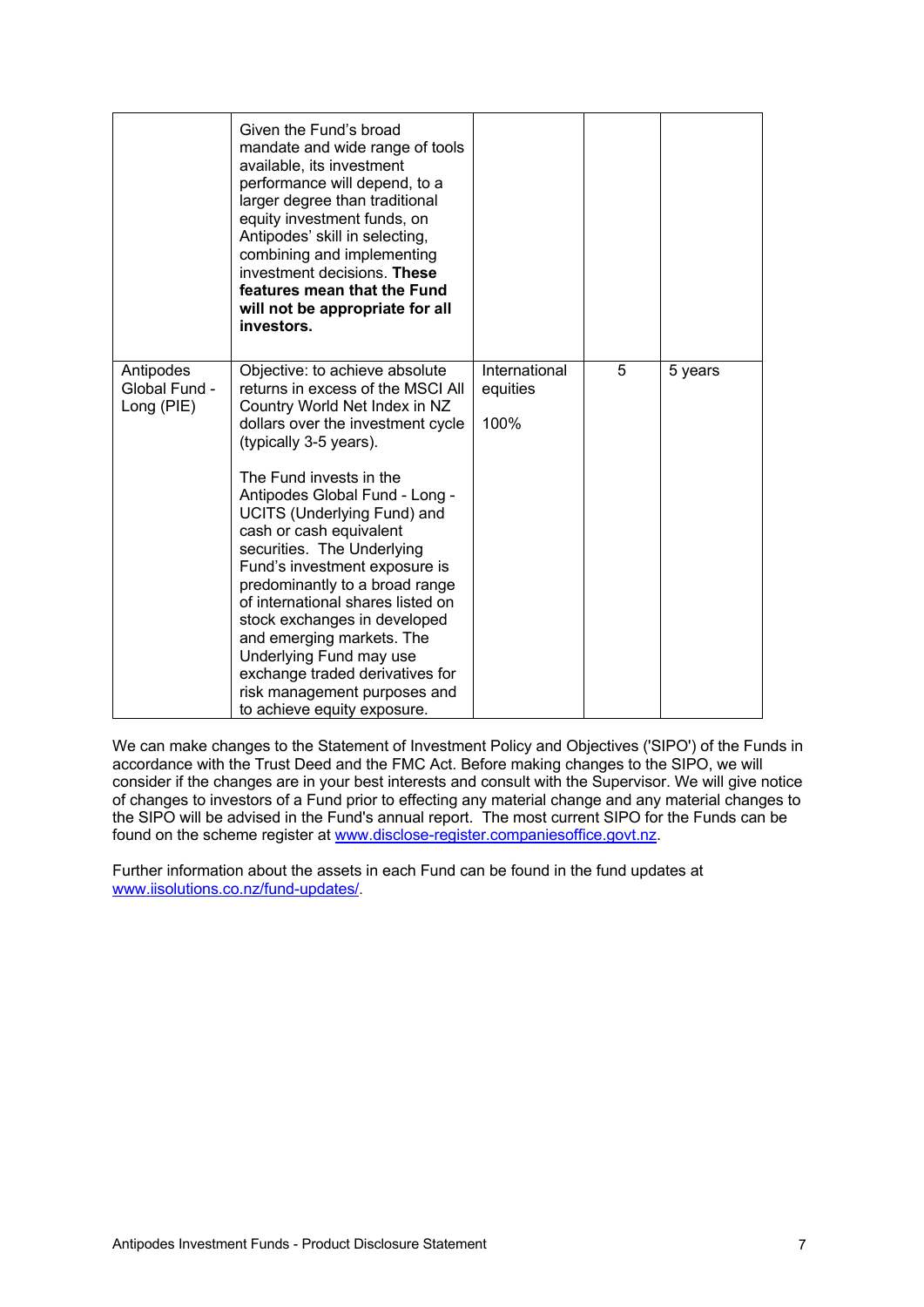## **4. What are the risks of investing?**

### **Understanding the risk indicator**

Managed funds in New Zealand must have a standard risk indicator. The risk indicator is designed to help investors understand the uncertainties both for loss and growth that may affect their investment. You can compare funds using the risk indicator.

| returns | Lower risk/<br>potentially lower |   |  | Higher risk/<br>potentially higher | returns |
|---------|----------------------------------|---|--|------------------------------------|---------|
|         |                                  | З |  |                                    |         |

See page 2 for the risk indicator for the Funds offered under this PDS.

The risk indicator is rated from 1 (low) to 7 (high). The rating reflects how much the value of the Fund's assets goes up and down (volatility). A higher risk generally means higher potential returns over time, but more ups and downs along the way.

To help you clarify your own attitude to risk, you can seek financial advice or work out your risk profile at www.sorted.org.nz/tools/investor-kickstarter.

Note that even the lowest category does not mean a risk-free investment, and there may be other risks (described under the heading "Other specific risks") that are not captured by this rating.

This risk indicator is not a guarantee of a fund's future performance. The risk indicator is based on the returns data for the five years to 30 September 2020. While risk indicators are usually relatively stable, they do shift from time to time. You can see the most recent risk indicator in the latest fund update for these Funds.

### **General investment risks**

Some of the things that may cause the Fund's value to move up and down, which affect the risk indicator, are:

#### **Market and security specific risk**

A key risk for the Funds is that prices of underlying shares fluctuate. Price fluctuations are generally attributable to a combination of:

- Market risk, and
- Security specific risk.

**Market risk:** Security prices may decline over short or extended periods due to general market conditions (e.g. economic, technological or political). The Underlying Funds' guidelines permit short-selling and other techniques which the Investment Manager may use to reduce the impact of market declines.

**Security specific risk**: Investments in a company may decline in value because of changes in the financial condition of the company. The Investment Manager's analysis of each company it invests in, as well as maintaining a diversified portfolio of companies, aims to mitigate this risk.

**Portfolio Management risk**: Each Fund's performance depends on the Investment Manager's expertise and investment decisions. A Fund's investment objective may not be achieved if the Investment Manager's opinion about the intrinsic worth of a company or security is incorrect. This risk is reduced by active management of a Fund's assets.

**Derivative risk:** Derivative Investments may experience losses due to changes in market conditions, such as fluctuation in interest rates, equity prices or exchange rates. In addition, changes in the value of a derivative may not correlate perfectly with the underlying asset value. Derivatives transactions can be highly volatile and can create investment leverage, which could cause a Fund to lose more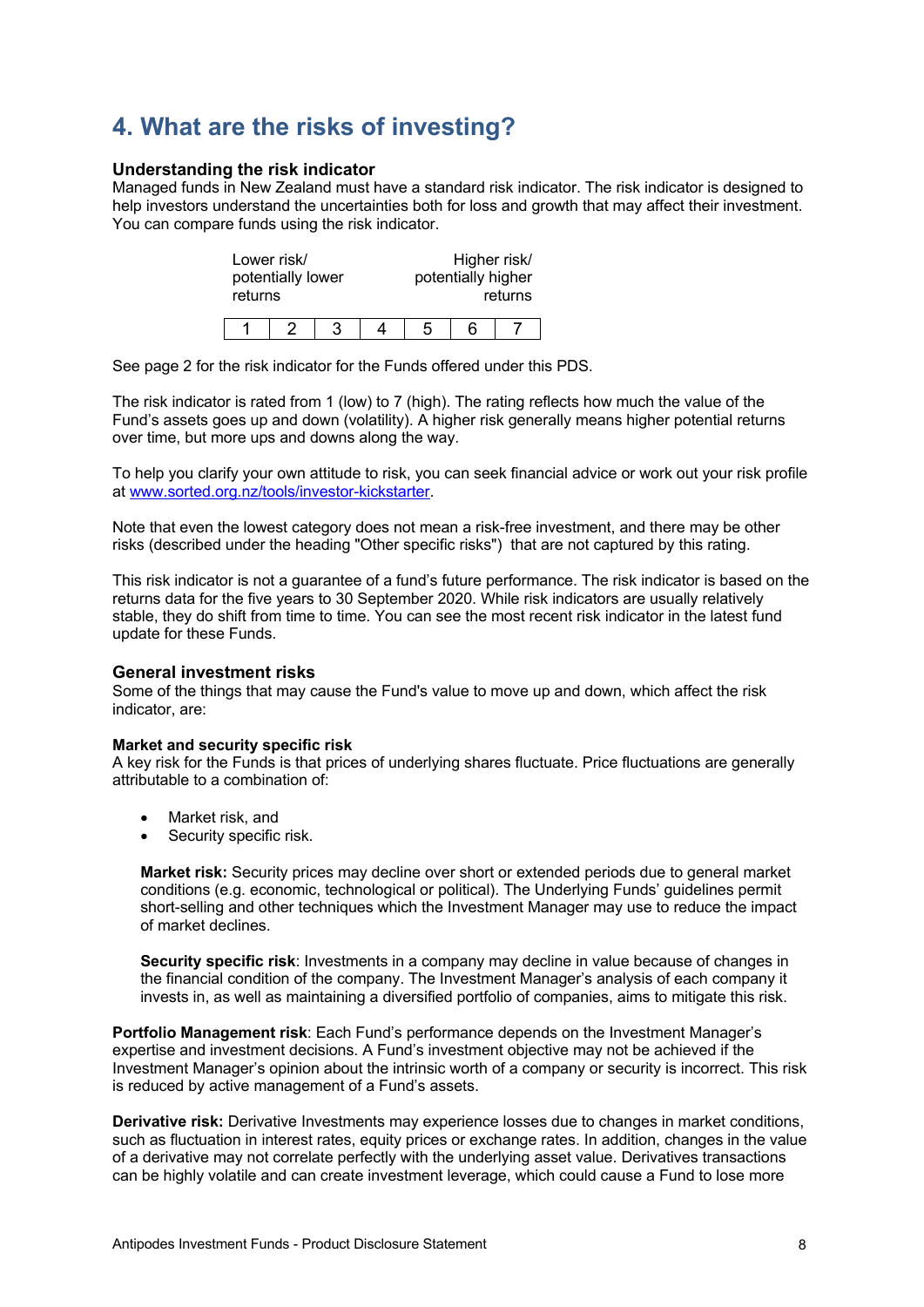than the amount of assets initially contributed to the transaction. As OTC ('Over the Counter') derivatives are customised instruments, the Funds may be unable to liquidate these derivative contracts at a fair market price within a reasonable timeframe. The risks associated with the use of derivatives in the Underlying Fund for the Antipodes Global Fund (PIE) are explained in more detail below, under the heading "Other specific risks".

**Currency risk:** Investing in assets denominated in a currency other than a Fund's base or reporting currency may cause losses resulting from exchange rate fluctuations. The Investment Manager will seek to manage each Fund's currency exposure using hedging instruments (for example, foreign exchange forwards, swaps, "non-deliverable" forwards, and currency options) and cash foreign exchange trades.

**Foreign investment risk:** Foreign company investments may decline in value because of sovereign, political, economic or market instability, the absence of accurate information about the company or risks of unfavourable government actions such as expropriation and nationalisation. Some countries may have different legal systems, taxation regimes, auditing and accounting standards with less governmental regulation and transparency.

**Emerging market risk:** Investments in emerging markets include risks additional to those normally associated with an investment in securities in more developed markets. These risks may include restrictions on investment and repatriation of investment capital, the ability to exchange currencies for New Zealand dollars, currency and security price volatility, and markets that may be less liquid and less regulated. Political and social unrest together with government involvement in the economy can also increase risk.

**Liquidity risk**: The Funds may not be able to purchase or sell a security in a timely manner or at desired prices or achieve their desired weighting in a security. The Investment Manager has risk management guidelines designed to minimise liquidity risk through:

- Ensuring that there is no significant exposure to illiquid or thinly traded financial instruments; and
- Applying limits to ensure there is no undue concentration of liquidity risk to a particular counterparty or market.

### **Other specific risks**

**Performance fee risk:** The risk of portfolio managers and analysts taking higher risk as a result of their remuneration being tied to portfolio performance. The Investment Manager's staff are required to comply with company policies and compliance and risk management frameworks. Furthermore, it is the Investment Manager's policy that if a staff's remuneration is above a certain threshold, they are required to invest a component of their remuneration in any fund(s) managed by the Investment Manager.

The Antipodes Global Fund (PIE) also has the following specific risks:

**Short Selling risk:** Short selling means that a person sells a derivative contract or currency exposure it does not own to try to profit from a decrease in the value of that investment. This may involve simply acquiring a short exposure via a market transaction. The short selling of a derivative or currency exposure may, but need not necessarily, involve a greater risk of investment than buying that same derivative or currency exposure. Short selling is designed to benefit portfolio value when markets are falling but may detract from portfolio value if markets rise. The risks associated with short selling are managed in the same way as the risks associated with holding a long security, that is, thorough research, daily reporting and ongoing monitoring of positions held.

**Leverage risk:** The Fund employs leverage through the use of short selling and derivatives. A Fund that utilises leverage has greater exposure to the value of market securities than a Fund which has not used leverage. This magnifies the potential gains and losses from investments and increases in volatility of the Fund's return compared to a Fund that has not used leverage.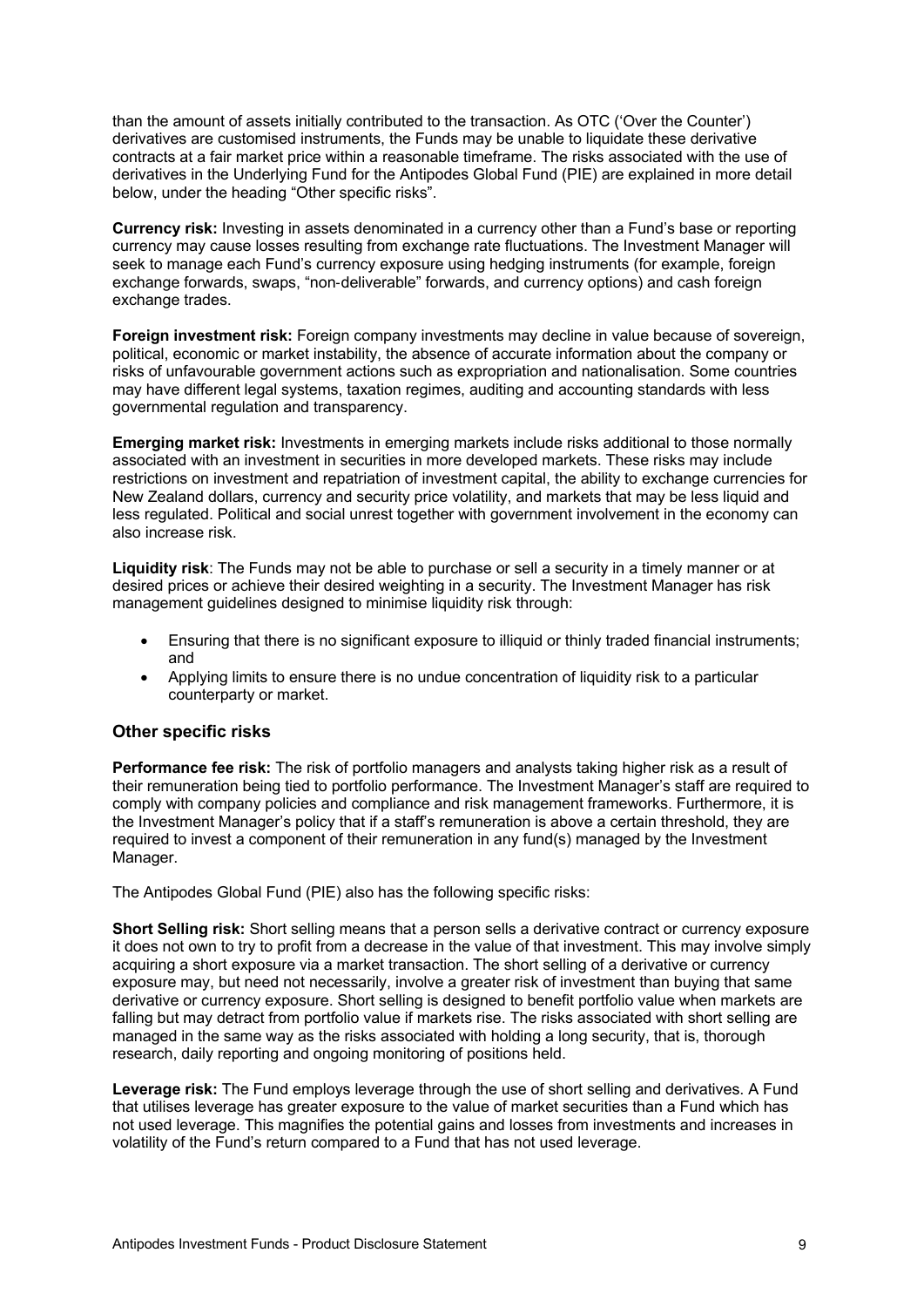As a result of using derivatives, the Underlying Fund's total gross exposure may be leveraged to a maximum of 200% of the Net Asset Value. The Underlying Fund's net exposure will be within a range of 50% to 100% of its Net Asset Value.

Further general information on risks is contained in the document "Other Material information" which can be found on the offer register at www.disclose-register.companiesoffice.govt.nz.

### **5. What are the fees?**

You will be charged fees for investing in the Funds. Fees are deducted from your investment and will reduce your returns. If we invest in other funds, those funds may also charge fees. The fees you pay will be charged in two ways:

- regular charges for example, annual fund charges. Small differences in these fees can have a big impact on your investment over the long term.
- one-off fees for example trading costs.

| <b>Fund</b>                           | <b>Fixed Annual</b><br><b>Fund Charges</b> | <b>GST</b>  | Performance-<br>based fees* | <b>Total Annual</b><br><b>Fund Charges</b> |
|---------------------------------------|--------------------------------------------|-------------|-----------------------------|--------------------------------------------|
|                                       | (excl. GST)                                | (Estimated) |                             | (Including GST)<br>(Estimated)             |
| Antipodes Global<br>Fund (PIE)        | 1.20%                                      | 0.05%       | $0.00\%$                    | 1.25%                                      |
| Antipodes Global<br>Fund - Long (PIE) | 1.20%                                      | 0.05%       | $0.00\%$                    | 1.25%                                      |

### **Annual Fund Charges (% of net asset value)**

\*To estimate the performance-based fees we have assumed the Funds achieve the market index return, in which case no performance-based fees will be payable.

The charges outlined above include all normal day-to-day fund costs and expenses including the following:

- the management fee paid to us and the investment management fee paid to Antipodes Partners Limited;
- Fees and expenses charged within the Underlying Funds;
- the Supervisor's fee and the custody fee:
- costs incurred by us, the Supervisor and the investment manager in carrying out each of our respective duties (including the fees charged by auditors, solicitors, valuers and other advisers);
- bank account charges applicable to the Funds; and
- costs for administration services, including Unit registry, asset registry, Unit pricing and investment accounting costs and costs associated with the provision of financial information related to each Fund.

The GST treatment of each of these components varies. For example, GST is currently charged at 15% on the audit fee and custody fees are an exempt supply for the purposes of GST. These percentages vary, and may change in the future, which is why GST has been estimated.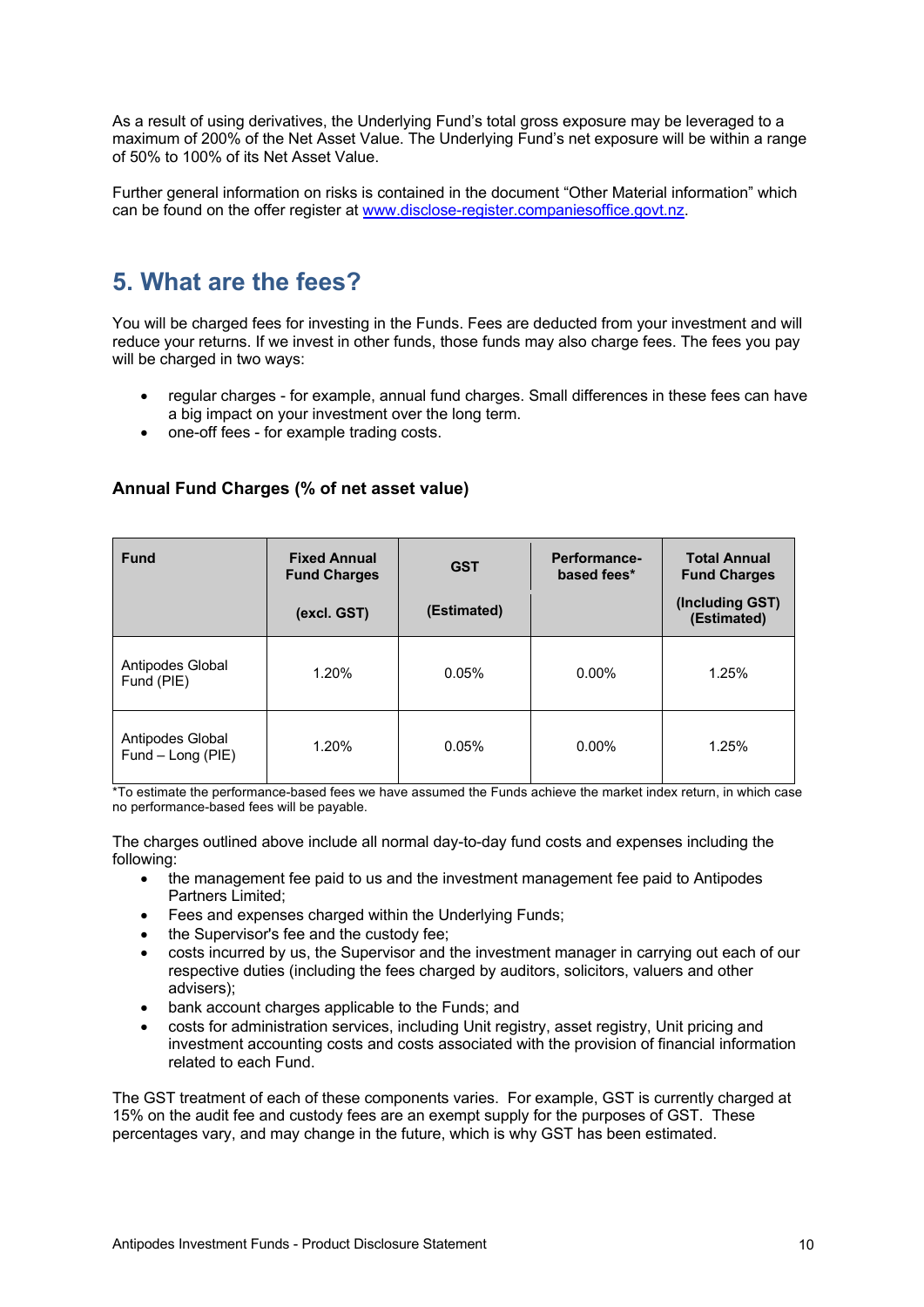The Total Annual Fund Charges do not include any extraordinary expenses such as costs of any litigation or unitholder meetings.

The annual fund charges are calculated and accrued daily and reflected in the unit price. The investment management charges and other fund charges are paid monthly. The performance-based fee is calculated and accrued daily and reflected in the unit price and if due is paid annually as at 30 June each year.

### **Performance-based fees**

Depending on how well a Fund performs, the Investment Manager may be entitled to a performancebased fee ('Performance Fee'). The performance fee arrangements are summarised below:

| Hurdle rate of return     | Benchmark index: MSCI All Country World Net Index in NZ                                  |
|---------------------------|------------------------------------------------------------------------------------------|
|                           | dollars                                                                                  |
| Amount of performance fee | 15% of the Fund's performance above the Benchmark Index                                  |
| Maximum limit             | No limit                                                                                 |
| High water Mark           | Yes (see below)                                                                          |
|                           | Frequency of calculation and Calculated daily and paid annually as at 30 June each year. |
| payment                   |                                                                                          |

The performance fee above has a 'high water mark'. This means it is calculated on a cumulative basis relative to the Benchmark Index so that any performance under the Benchmark Index in a particular period must first be recovered in following periods before performance fees are paid. If, at the end of any given performance fee period, a performance fee is paid, the unit price at the end of the period will establish a new High Water Mark ('HWM'). The HWM is the base unit price used to measure performance. A perpetual HWM is only ever reset higher when a performance fee is paid. More information on performance fees for the Antipodes Investment Funds can be found in the Other Material Information ('OMI') document at www.disclose-register.companiesoffice.govt.nz.

### **Individual action fees and trading costs (% of amount contributed or withdrawn)**

#### **Individual action fees**

There are no individual action fees currently being charged to investors in the Funds offered under this PDS.

### **Trading costs**

Buy/sell spreads - When you enter or leave a Fund, any buy or sell spreads applicable at that time will be a cost to you. The buy spread is added to the Unit price on entry to the Fund, and the sell spread is deducted from the Unit price on exit from the Fund. The buy/sell spreads belong to the Fund and are not fees paid to us or the investment manager. The purpose of buy/sell spreads is to make sure that any transaction costs incurred as a result of an investor entering or leaving the Fund are borne by that investor, and not by other investors in the Fund. There is no GST charged on buy/sell spreads.

We aim to set buy/sell spreads at levels which reflect expected trading costs. Buy/sell spreads in the table below are as at the date of this PDS and are indicative.

| <b>Fund</b>                        | <b>Buy spread</b> | <b>Sell spread</b> |
|------------------------------------|-------------------|--------------------|
| Antipodes Global Fund (PIE)        | 0.075%            | 0.075%             |
| Antipodes Global Fund - Long (PIE) | 0.075%            | 0.075%             |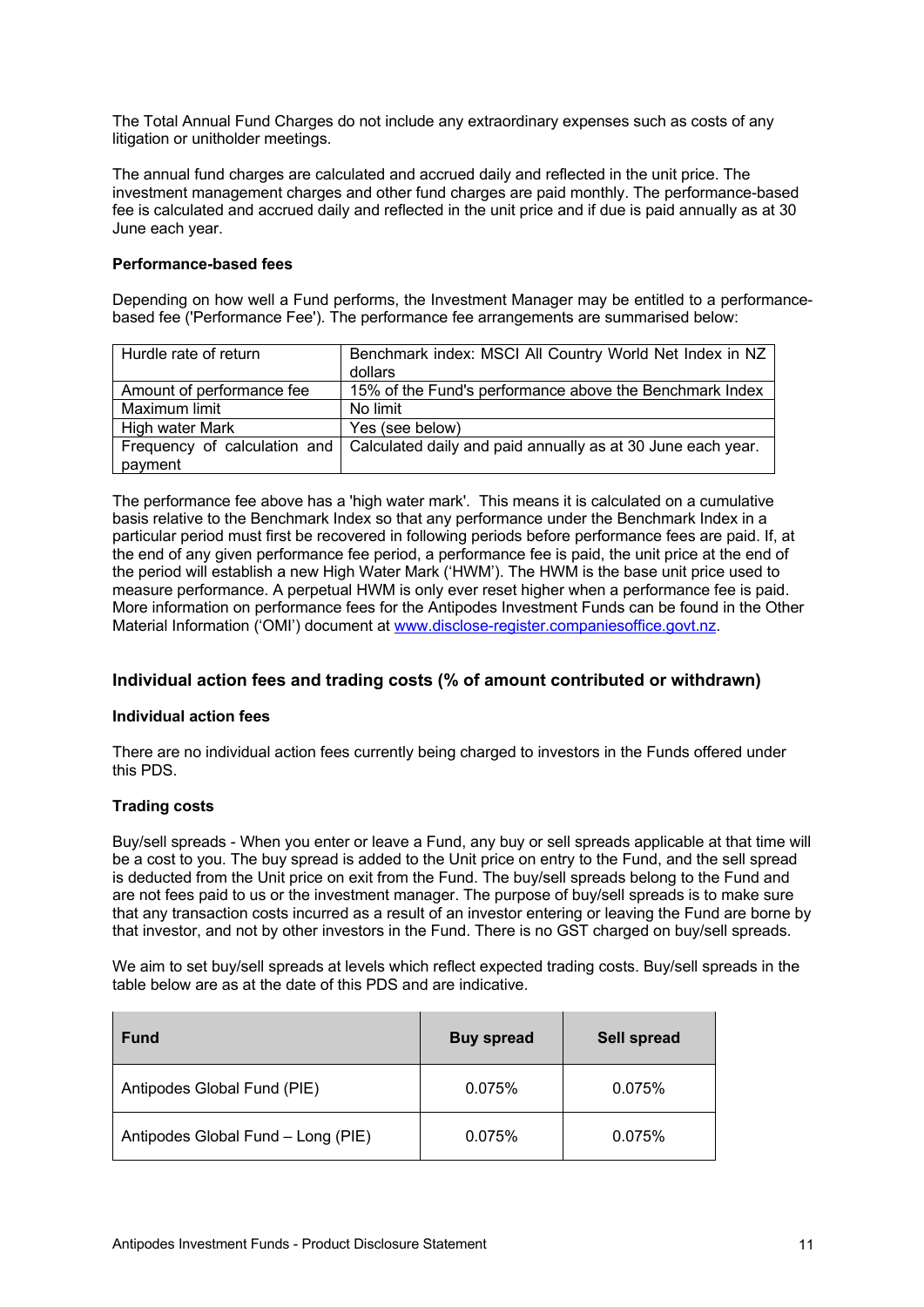We may change the buy/sell spreads from time to time to reflect the latest trading costs and market conditions. In stressed market conditions buy/sell spreads may materially increase. To date the buy and sell spreads for both Funds have not been higher than 0.075%. For the most up to date buy/sell spreads see www.iisolutions.co.nz/fund-hosting/documents-and-reporting/.

There are no other one-off fees currently being charged to Investors in the Funds offered under this PDS.

### **Example of how fees apply to an investor**

Anthony invests \$25,000 in the Antipodes Global Fund (PIE). He is charged a buy spread of 0.075%. This brings the starting value of his investment to \$24,981.25.

He is also charged management and administration fees, which work out to about \$312.27 (1.25% of \$24,981.25). These fees might be more or less if his account balance has increased or decreased over the year.

Anthony may also be charged a performance-based fee if his fund earned more than its target.

### **Estimated total fees for the first year**

| Trading cost* (buy spread): | \$18.75  |
|-----------------------------|----------|
| Fund charges:               | \$312.27 |

\* Based on the indicative buy spread in this PDS. For the most up to date buy/sell spreads see www.iisolutions.co.nz/fund-hosting/documents-and-reporting/.

See the latest fund update for an example of the actual returns and fees investors were charged over the past year.

This example applies only to the Antipodes Global Fund (PIE). If you are considering investing in other Funds in the scheme, this example may not be representative of the actual fees you may be charged.

#### **The fees can be changed**

We can change fees from time to time. We can also add new fees. We may waive or decrease a management fee without notice. We may increase the management fee, or start charging additional fees, by giving you at least three months' notice. The rules about fee changes are in the Trust Deed, which can be found on the scheme register at www.disclose-register.companiesoffice.govt.nz.

We must publish a fund update for each Fund showing the fees actually charged during the most recent year. Fund updates, including past updates, are available on the offer register at www.disclose-register.companiesoffice.govt.nz.

### **6. What taxes will you pay?**

Each Fund is a portfolio investment entity. The amount of tax you pay is based on your prescribed investor rate ('PIR'). To determine your PIR, go to www.ird.govt.nz/roles/portfolio-investmententities/find-my-prescribed-investor-rate. If you are unsure of your PIR, we recommend you seek professional advice or contact the Inland Revenue Department. It is your responsibility to tell us your PIR when you invest or if your PIR changes. We will apply the PIR you tell us, unless we are directed by the Inland Revenue Department to apply a different rate. If you do not tell us, a default rate may be applied. If the advised PIR is lower than the correct PIR, you may need to pay any tax shortfall, as part of the income tax year-end process. If the rate applied to your PIE income is higher than your PIR any tax over-withheld will be used to reduce any income tax liability you may have for the tax year and any remaining amount will be refunded to you.

At the date of this PDS, the Funds calculate the taxable income accruing from the Underlying Fund, as a Foreign Investment Fund, using the Fair Dividend Rate ('FDR') method. More information on the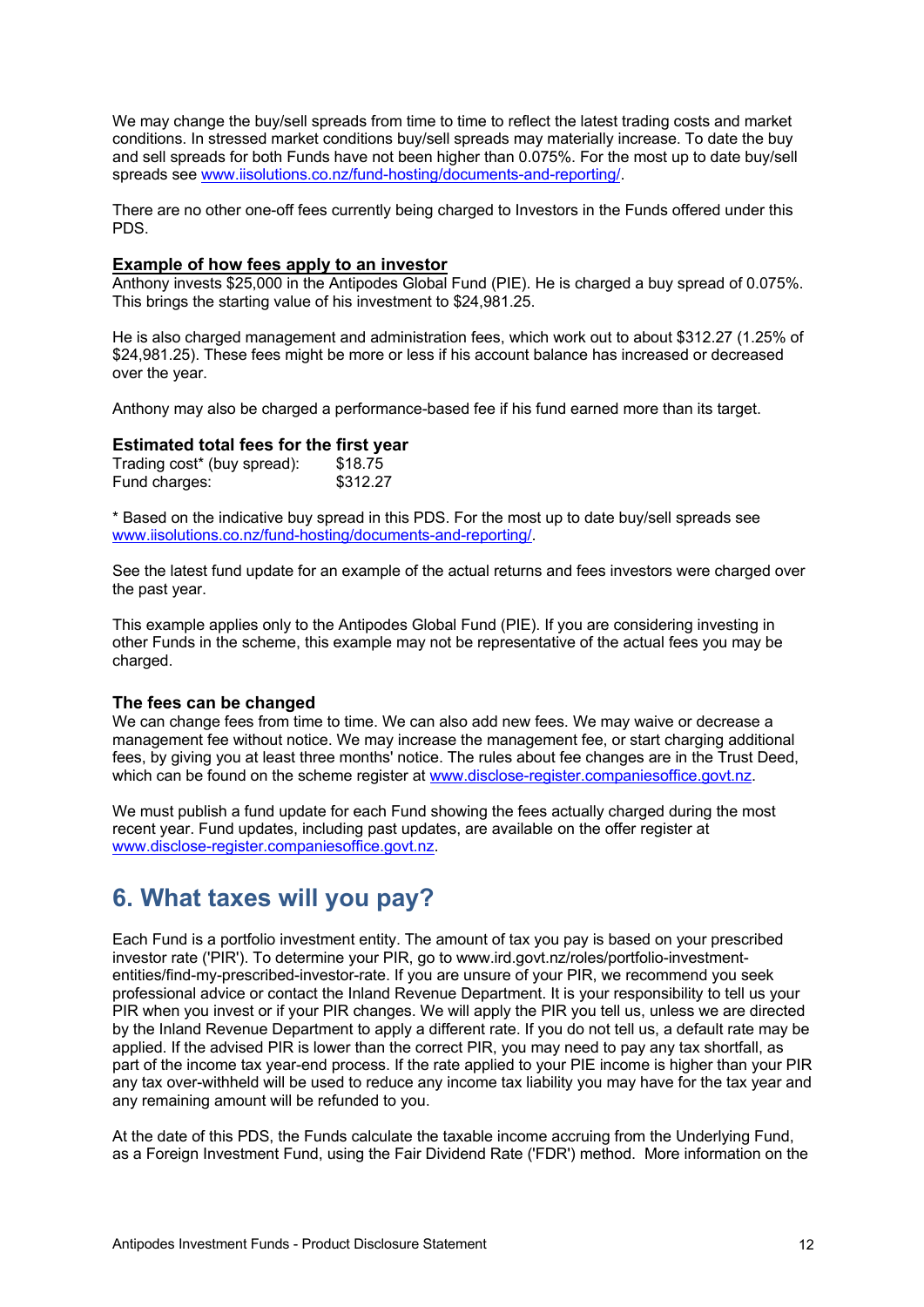FDR method is available from the IRD (www.ird.govt.nz IR461). The method of calculation of taxable income may change without notice to investors.

### **7. Who is involved?**

### **About Implemented Investment Solutions Limited**

Implemented Investment Solutions Limited is the manager of the Funds. Our contact details are below.

> Level 2, Woodward House 1 Woodward Street PO Box 25003 WELLINGTON 6146

Telephone: (04) 499 9654 Email: contact@iisolutions.co.nz

### **Who else is involved?**

| Title                     | <b>Name</b>                          | <b>Role</b>                                                                                                                                                                                                                                                                                                                                                   |
|---------------------------|--------------------------------------|---------------------------------------------------------------------------------------------------------------------------------------------------------------------------------------------------------------------------------------------------------------------------------------------------------------------------------------------------------------|
| Supervisor                | <b>Public Trust</b>                  | Supervisor of the Funds under the FMC Act,<br>responsible for supervising Implemented<br>Investment Solutions Limited as manager of the<br>Funds.                                                                                                                                                                                                             |
| Custodian                 | <b>Public Trust</b>                  | Appointed by Public Trust, as Supervisor, to hold<br>the assets of the Funds on behalf of investors.                                                                                                                                                                                                                                                          |
| <b>Investment Manager</b> | Antipodes<br><b>Partners Limited</b> | Defines each Fund's investment mandate and<br>reviews the mandate and is responsible for<br>selecting and monitoring the Underlying Fund. Is<br>responsible for sales, marketing and client<br>relationship management to support the Funds.<br>Investment manager for the Underlying Funds.<br>Makes decisions about what the Underlying<br>Fund invests in. |
| Administrator             | <b>MMC Limited</b>                   | Appointed by the Manager to manage core<br>administration functions including: unit pricing,<br>fund accounting and fund registry.                                                                                                                                                                                                                            |

### **8. How to complain**

Any complaints or problems with the investment should be directed to us for resolution through our internal dispute resolution process:

> Implemented Investment Solutions Limited Level 2, Woodward House 1 Woodward Street PO Box 25003 WELLINGTON 6140

Telephone: (04) 499 9654 Email: contact@iisolutions.co.nz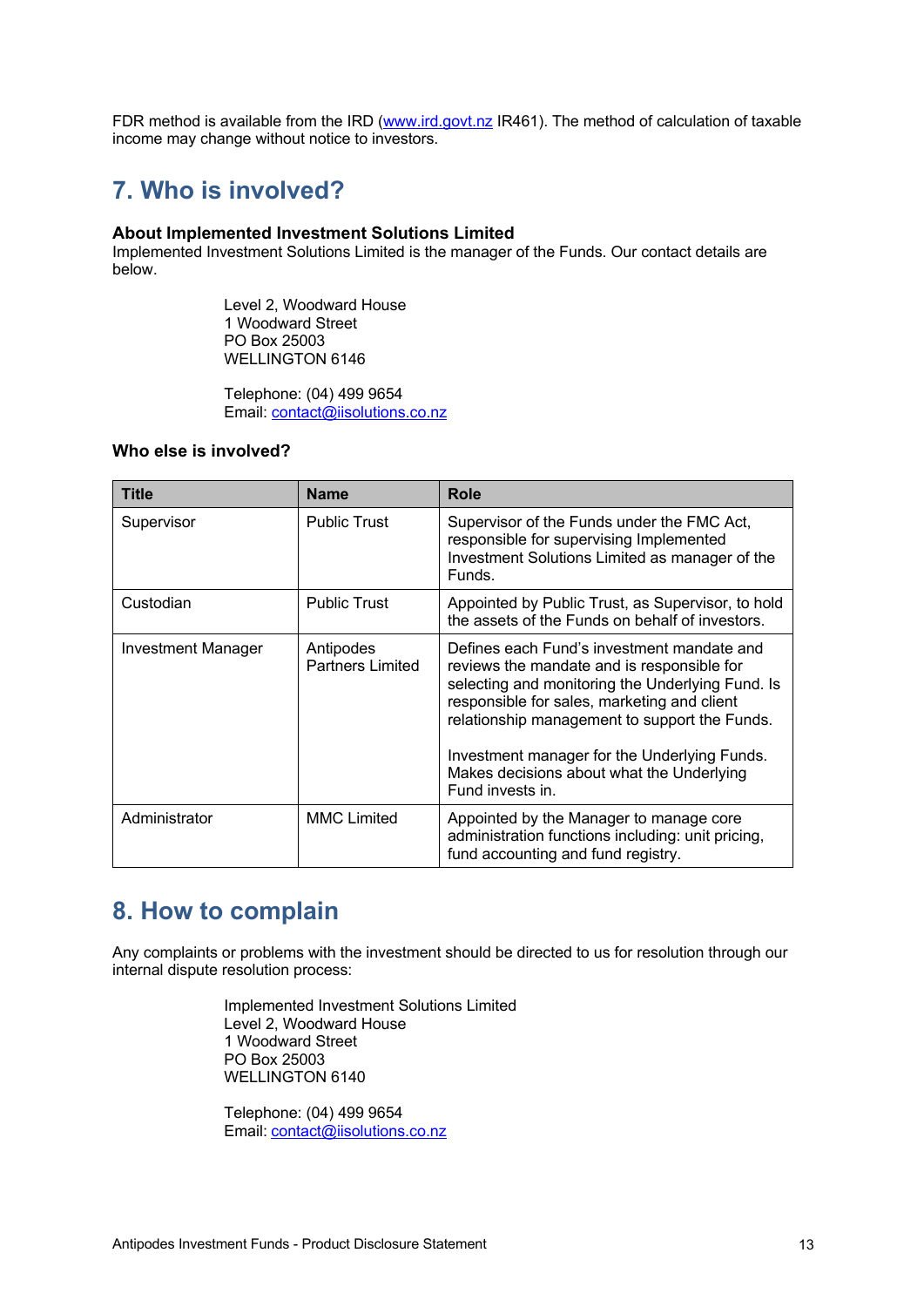If you are not satisfied with the outcome of your complaint to us, you may refer the matter to the Supervisor for resolution through its internal dispute resolution process:

> Public Trust PO Box 5067 WELLINGTON 6140

Telephone: 0800 371 471 Email: cts.enquiry@trustee.co.nz

If your complaint is not able to be resolved through our internal dispute resolution process or that of the Supervisor, you may refer your complaint to the dispute resolution scheme operated by the Insurance and Financial Services Ombudsman, an approved dispute resolution scheme under the Financial Service Providers (Registration and Dispute Resolution) Act 2008. We are a registered financial service provider and member of this scheme. The Insurance and Financial Services Ombudsman's service is provided at no cost to you. The contact details for the scheme are:

> Insurance and Financial Services Ombudsman Level 8, Shamrock House 79-81 Molesworth Street PO Box 10-845 WELLINGTON 6143

Telephone: 0800 888 202 Email: info@ifso.nz

The Supervisor is a member of an approved dispute resolution scheme operated by Financial Services Complaints Limited ('FSCL'). If your complaint to the Supervisor has not been resolved, you can refer it to FSCL by phoning 0800 347 257 or writing to:

> Financial Services Complaints Limited PO Box 5967 Wellington 6145

The FSCL scheme will not charge a fee to any complainant to investigate or resolve a complaint.

# **9. Where you can find more information**

Further information relating to the Antipodes Investment Funds is available on the offer register and the scheme register at www.disclose-register.companiesoffice.govt.nz and a copy of information on the offer register or scheme register is available on request to the Registrar of Financial Service Providers.

### **Other information we will provide**

You can also obtain the following information free of charge:

| Information                         | How to obtain                                                                                                                                                                                                                                                    |
|-------------------------------------|------------------------------------------------------------------------------------------------------------------------------------------------------------------------------------------------------------------------------------------------------------------|
| Fund information<br>relevant to you | You can inspect documents we hold that are<br>relevant to you, and other documents that<br>are legally required to be provided to you, at<br>our offices during normal business hours, or<br>request an extract of those documents, by<br>written request to us. |
| Fund updates                        | The fund updates for each Fund are publicly<br>available from our website and can be<br>requested from us.                                                                                                                                                       |